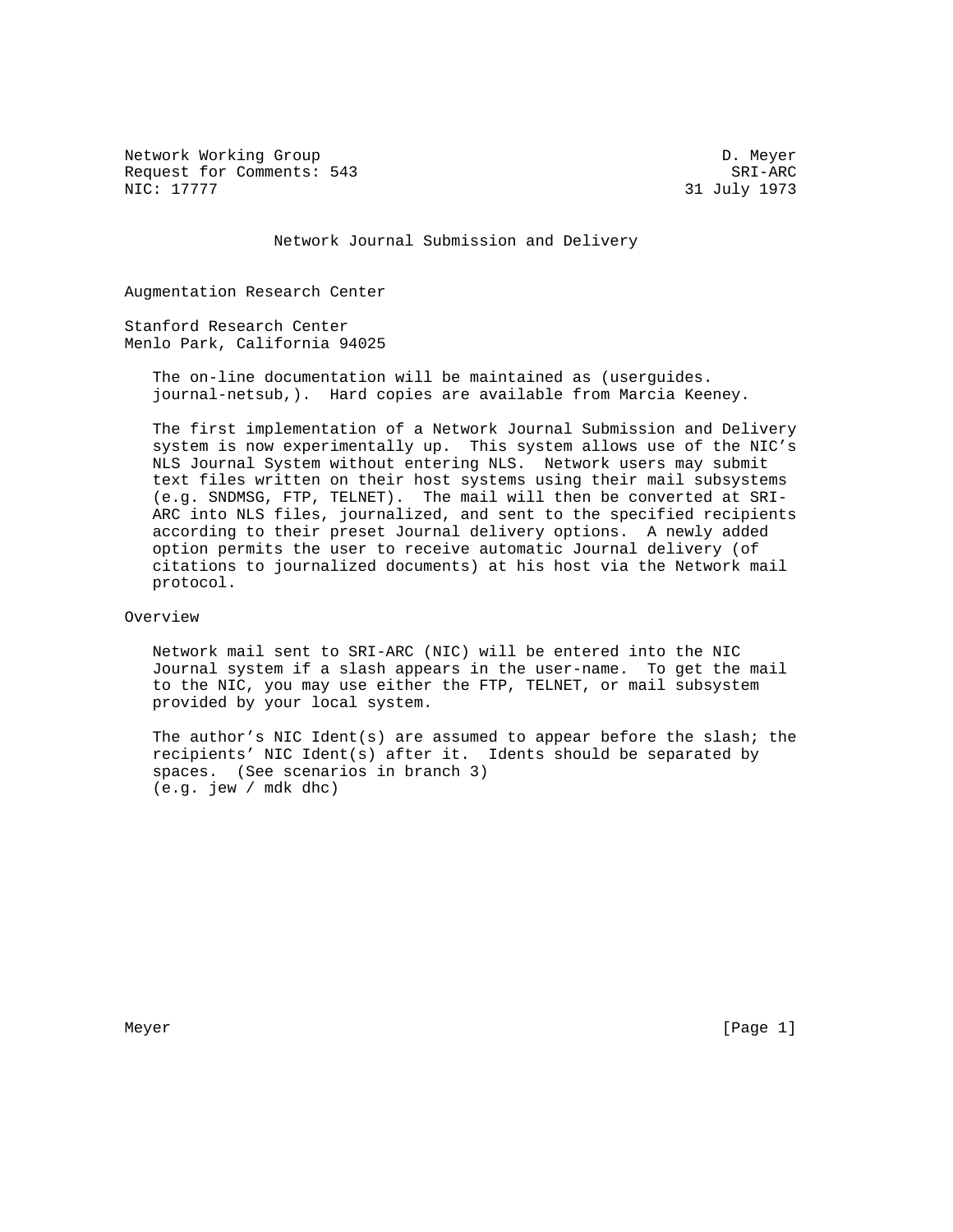When this format is detected by the NIC, the Network Journal system will be invoked. At SRI-ARC the mail will be transformed into an NLS file, assigned a unique catalog number, stored permanently under that number, and a notice of it will be sent to all the listed recipients. If the slash is not found, the mail will be handled in the normal way.

 Delivery of Journal citations may now be obtained via the Network (as well as to an NLS file at SRI-ARC and in hard copy). If you wish to receive your Journal mail at you host computer, contact the NIC (see  $RFC510 -- 16400,$ .

A more detailed description follows.

NETWORK JOURNAL SUBMISSION

 The remote user prepares the text of his Journal article in his host using whatever tools he has available to him. He may wish to prepare long articles beforehand using his text editor (e.g. TECO if he's a TENEX user). For short messages, he may be content with the basic editing features (such as backspace character and line delete) provided by his submission subsystem.

Connecting to the NIC

To get the mail to the SRI-ARC FTP server, you must either:

- 1) via FTP and TELNET mail subsystems, connect to SRI-ARC's FTP server process, then issue the FTP mail command, or
- 2) use the mail subsystem provided by your local system.

 For TENEX SNDMSG mail: put "@nic" at the end of the "User:" field.

(e.g. jew / mdk dhc@nic)

 If you wish to send the mail as a SNDMSG message to some people as well as submit it to the Journal, you may treat the Journal form as one name, follow it with a comma, and then list other names of which SNDMSG is aware, separated by commas. (e.g. jew/mdk dhc@nic, meyer, white)

Specifying Authors and Recipients

 The user invokes Network Journal submission via his mail subsystem. Network Journal Submission is invoked by a user-name field of the following format:

Meyer [Page 2] New York 2014 19:00 19:00 19:00 19:00 19:00 19:00 19:00 19:00 19:00 19:00 19:00 19:00 19:00 19:0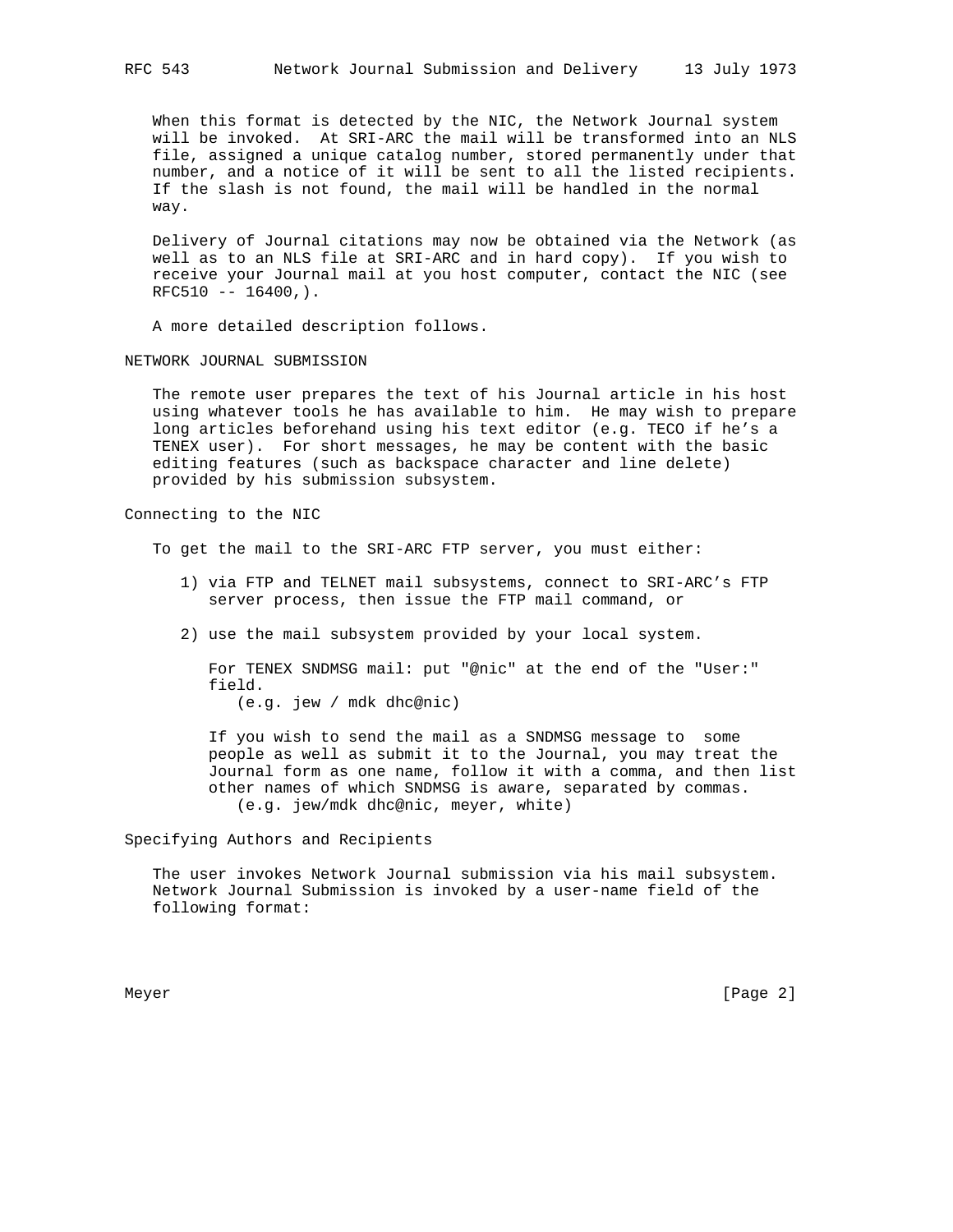author \$(SP author) [SP] / [SP] recipient \$ (SP recipient) [SP] [ ; conversion algorithm]

 "\$(..)" means "any number of occurrences, possibly zero, of what's inside the parentheses" "SP" means "space" "[..]" mean "the contents of the brackets are optional"

 i.e., author(s), slash, recipient(s), optional semicolon and conversion-algorithm

e.g., jew/mdk rww cr dcs rww jcn / sri-arc ;h

 'Author' is the NIC Ident of (one of) the user(s) submitting the article, and 'recipient' the Ident of (one of) its intended recipient(s). An Ident, as usual, may designate either a "group" or an "individual". SRI-ARC will verify the idents. If it finds them correct, it will accept the mail. An invalid Ident will cause the mail to be rejected; the user will get an error message and have to start over. The first author Ident will be taken to be the clerk.

 If the SRI-ARC mail subsystem finds the slash in the user-name field, the Network Journal Submission system will be invoked; otherwise, the mail will be treated as normal Network mail (delivered to the directory specified by the user-name).

Specifying an NLS Conversion Algorithm

 Optionally, the sender may specify the algorithm by which his sequential message file is to be converted to NLS format. This choice is made by inserting:

; conversion algorithm

 anywhere in the 'user-name' field (e.g. jew/mdk rww;s). (This should be before the "@nic" for SNDMSG.) Legal values for conversion algorithm are:

 s -- Insert Sequential, each line an NLS statement (default conversion-algorithm)

a -- Insert Assembler with structure

m -- Insert Assembler without structure

 h -- Heuristic Insert Sequential, double <CR>s indicating end of statements, assuming no right justification in the source file.

Meyer [Page 3] New York 1992 State 1, 1992 State 1, 1992 State 1, 1992 State 1, 1992 State 1, 1992 State 1, 19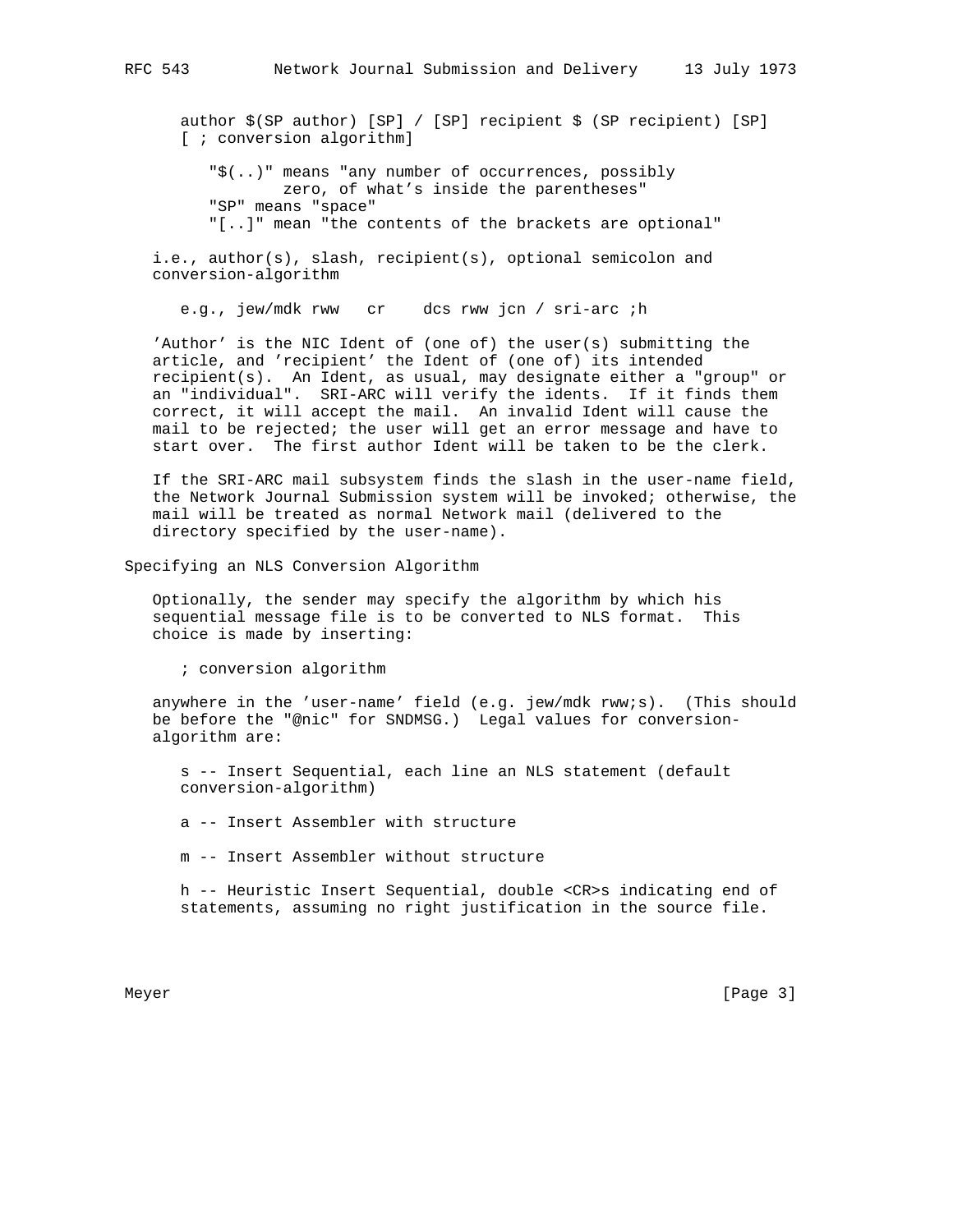j -- Heuristic Insert Sequential, double <CR>s indicating end of statements, assuming right justification in the source file (for those who put multiple spaces between words to line up the right margin, multiple spaces will be removed)

 By "Heuristic Insert Sequential", we mean that the Insert Sequential algorithm attempts to be smarter about handling statements and levels. Statements are delimited by two successive carriage returns. Statement level will be determined by the amount the statement is indented. If it is indented more than the previous statement, it will be taken to be a substatement and put down a level; if it is the same as the previous statement, it will be on the same level. If the statement is indented less than the previous statement, the program will look for a past statement with the same indentation and put it at that level, The indentation of a statement is taken to be that of either the first or second line of the statement, whichever is less (to ignore paragraph indentation, for example). This is good from 1 to 12 levels. Carriage returns at the end of full (within 10 characters of the right margin, i.e. 62nd column) lines are replaced by spaces.

 This algorithm is an attempt to answer a very difficult need. It won't always do just the right thing, but it should often provide the intended result. The user is encouraged to experiment with it; suggestions will be welcomed.

## Titling the Message

 Once the conversion has been performed, an optional title, signaled by the label 're:'. 'title:', or 'subject:' is searched for in the first statement of the message text. (The label may either be all upper or all lower case, or the first character upper and the rest lower case.) If a label is found anywhere in the statement, the line of that statement beginning with the first non-blank character following the label and going up to the first carriage return (and line feed) or else to the end of the statement is taken as the Journal title, and the statement containing the title is deleted from the file, Any substructure will be moved up a level.

 The submission is equivalent to the NLS 'Submit Message' command if th NLS file (after the title statement (if any) has been deleted) has only one statement in it besides the origin statement; in such a case, the message in its entirety will be delivered as part of the Journal citation. Otherwise the Network submission is equivalent to 'Submit File'; only a reference to the Journal document will be

Meyer [Page 4] [Page 4] [Page 4] [Page 4] [Page 4] [Page 4] [Page 4] [Page 4] [Page 4] [Page 4] [Page 4] [Page 4] [Page 4] [Page 4] [Page 4] [Page 4] [Page 4] [Page 4] [Page 4] [Page 4] [Page 4] [Page 4] [Page 4] [Page 4]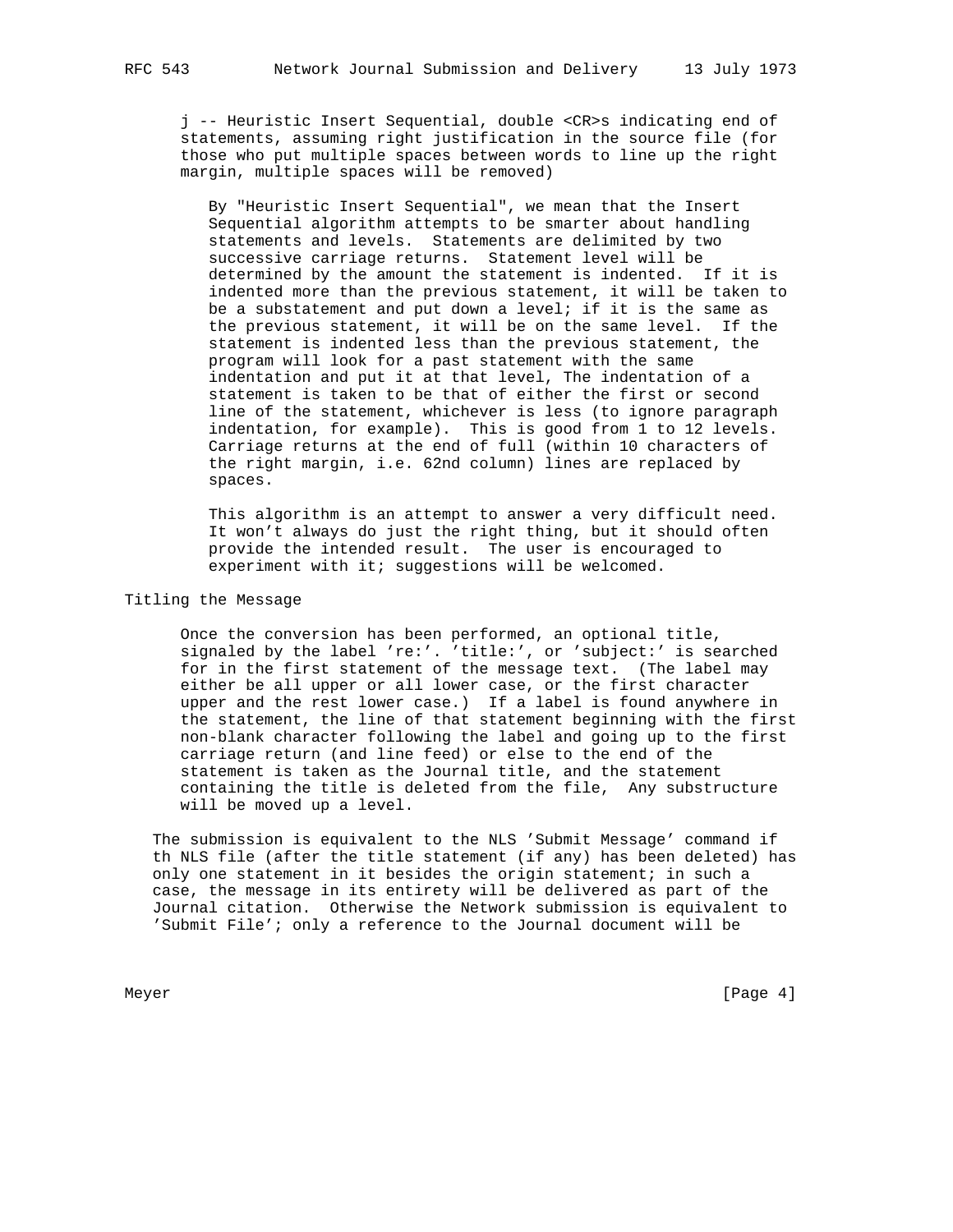delivered to each of the recipients.

## TENEX SCENARIOS

 If you're a TENEX user, you can do Network Journal Submission with any of the following subsystems (system responses are in square brackets):

 (1) SNDMSG (The header and trailer supplied by SNDMSG aren't stripped off, and one can only title the document by using the h or j conversion algorithms and beginning the message with a carriage return (and line feed).)

 [@] SNDMSG <CR> [Type ? for help] [Users:] JEW/DHC@NIC <CR> [Subject:] Title of message <CR> [Message: (? for help):] Text of message ... <^Z> (Note: ^B allows the insertion of a sequential file at any point in the text of the message.) [jew/dhc at NIC -- ok]

(2) FTP

For short messages:

```
 [@] FTP <CR>
 [HOST FTP User process x.xx.x]
[*] CONN <SP> NIC <CR><br>
[ Connection opened]
   Connection opened]
 [ Assuming 36-bit connections.]
 [*< SRI-ARC FTP Server x.xx.x - at DAY DATE TIME]
 [*] QUO <ALT> MAIL JEW/MDK RWW <CR>
 (pause)
 [*< Type mail, ended by a line with only a "."]
 [*] QUO <ALT> Re: Title of Message <CR>
 [*] QUO <ALT> line one of the message <CR>
 [*] QUO <ALT> line two of the message <CR>
 [*] ...etc...
 [*] QUO <ALT>.<CR>
 (pause)
 [*< Mail completed successfully]
 [*] DISC <CR>
 [*] QUIT <CR>
```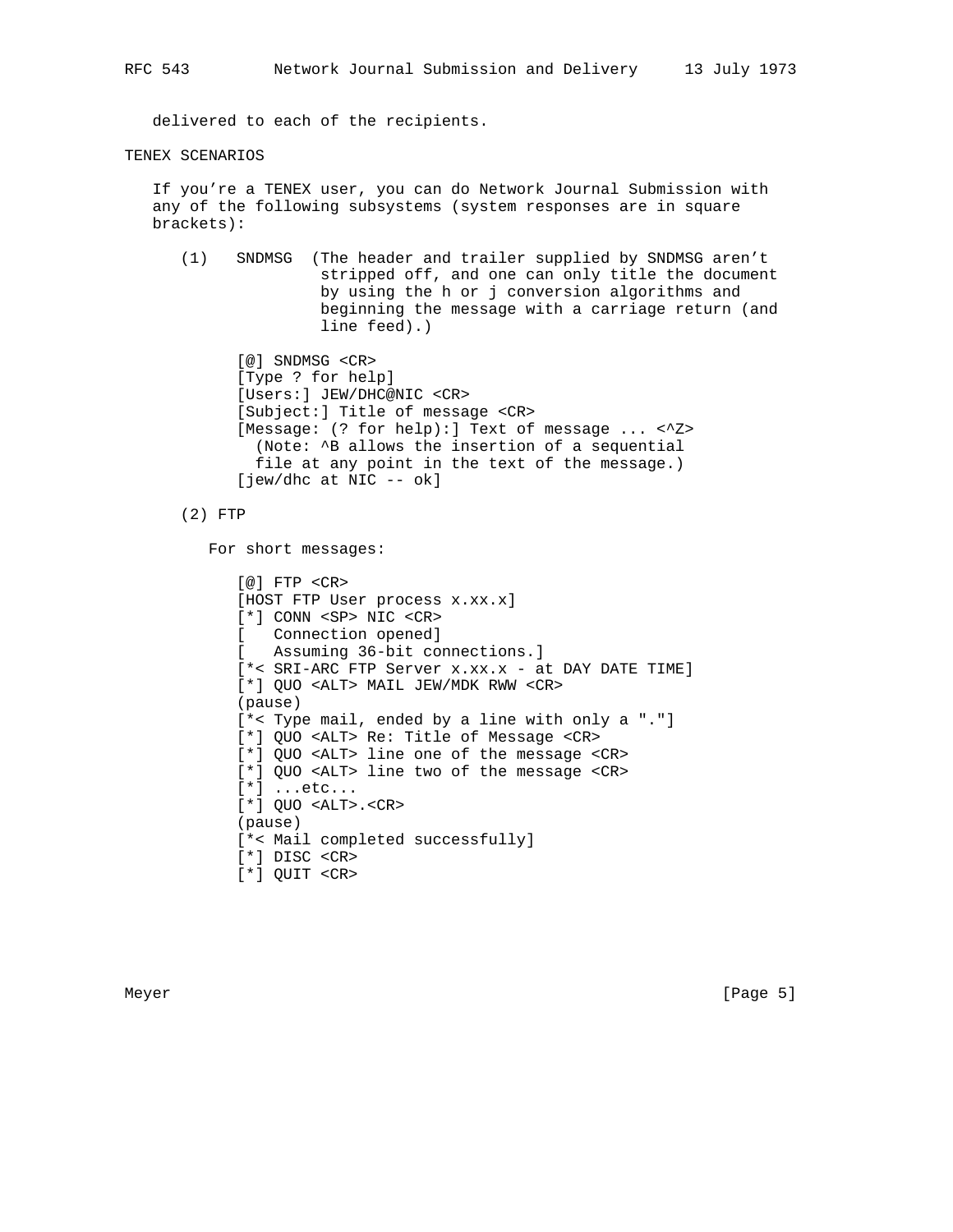```
 For longer ones:
       [@] FTP <CR>
      [HOST FTP User process x.xx.x]
       [*] CONN <SP> NIC <CR>
       [ Connection opened]
       [ Assuming 36-bit connections.]
       [*< SRI-ARC FTP Server x.xx.x - at DAY DATE TIME]
       [*] MAIL <ALT> sequentialfilename <CR> [Confirm] <CR>
       [ to remote-user] JEW/MDK RWW <CR>
       (pause)
      [<Begin mail file transfer.]
       [ xx. bytes transfered, run time = xxx. MS,]
       [ Elapsed time = xxxxx. MS, Rate = xxxx Baud]
       [*< Mail completed successfully]
       [*] DISC <CR>
       [*] QUIT <CR>
 TELNET (for short messages only)
       [@] TELNET <CR>
       [User Telnet x.x DATE Type HELP<cr> for help.]
       [*] NIC <SP> FTP Server [is complete.#]
      [300 SRI-ARC FTP Server x.xx.x.x - at DAY DATE TIME]
       MAIL JEW/MDK RWW <CR>
       (pause)
       [350 Type mail, ended by a line with only a "."]
       re: Title of Message
       line one of message <CR>
       line two of message <CR>
       ...etc...
        .<CR>
       (pause)
       [256 Mail completed successfully]
      < Z>
       [*] DISC <CR>
       [*] QUIT <CR>
```
NETWORK JOURNAL DELIVERY

Three modes of Journal delivery are currently available to NLS users; each user can select any one or a combination of ways of receiving journal mail:

 (1) ONLINE -- an entry containing the text of the mail or, for longer items, a citation to it, made in the user's initial file, which resides in his directory at SRI-ARC.

Meyer [Page 6] New York 1992 (Page 6] New York 1992 (Page 6] New York 1992 (Page 6] New York 1992 (Page 6] New York 1992 (Page 6]  $\sim$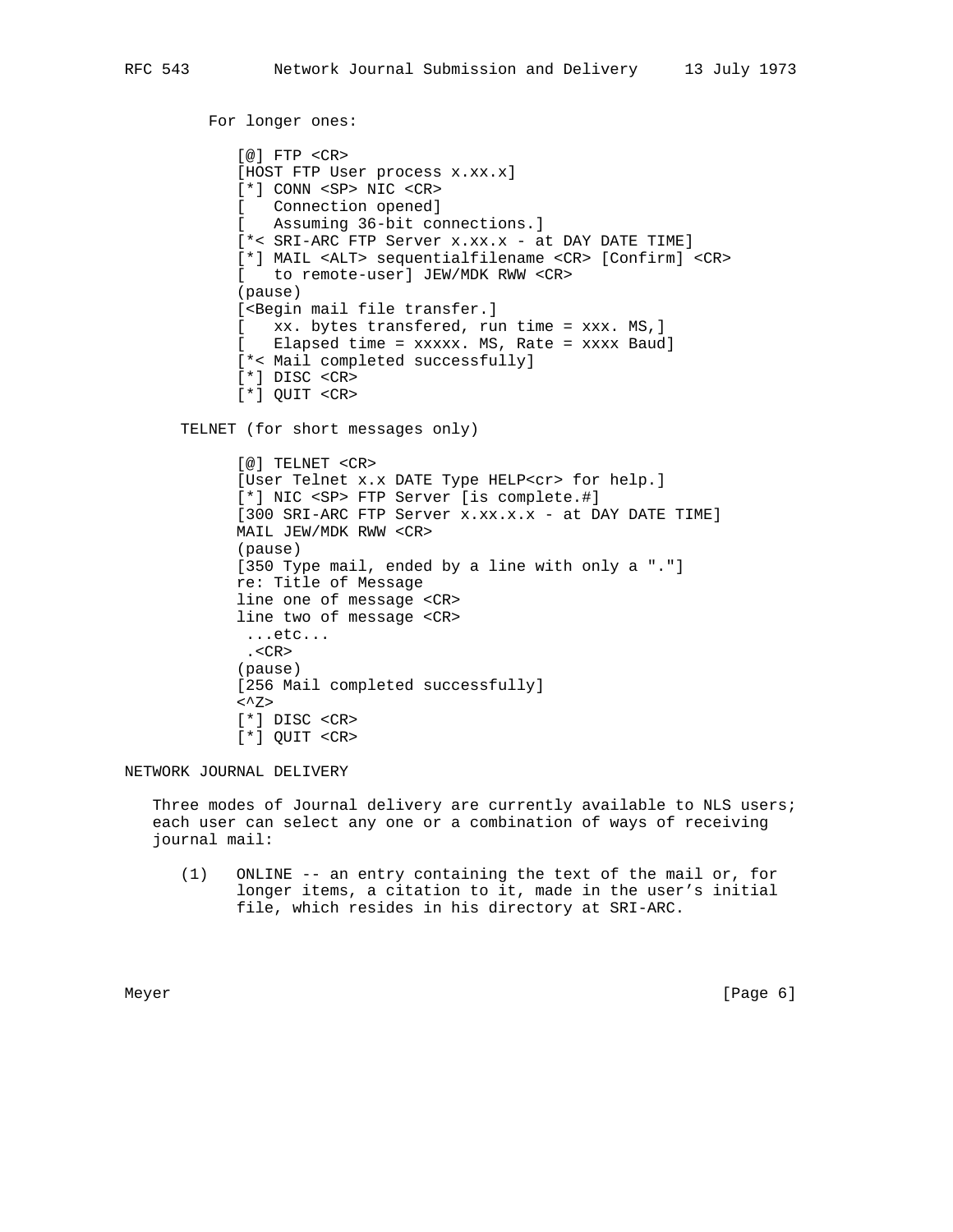- (2) HARDCOPY -- the text of the mail is sent to the user (i.e., to an address of his choosing) via the U.S. Postal Service.
- (3) NETWORK -- Journal mail will be delivered to a user via the Net, to a host and mailbox of his choosing. If you wish this option, let the NIC know and give them the name of your host and mailbox.

 Short messages ('Submit Message') will be delivered in their entirety to the remote user, preceded by the usual sort of header giving author, date and time, citation number, and title:

 JEW 4-APR-73 11:21 15490 SMFS Runs on TENEX 1.31 at the NIC Message: Dave-- The NIC came up on TENEX 1.31 on 1-APR...

 A citation to larger Journal articles ('Submit File') will sent:

 JEW 4-APR-73 17:51 15491 Farming Batch Work out to UCSB -- A Scenario Location: SRI-ARC <MJOURNAL> 15491.NLSXNLS

 In place of the usual link (which appears in ONLINE delivery) is a host name (SRI-ARC) and a pathname to the file at the host. Using it, the remote user or a process running on his behalf can fetch a copy of the file from SRI-ARC FTP. The parameter ';XNLS' signals SRI-ARC's FTP server process to convert the NLS file to sequential form (using a default conversion algorithm) before transmission to the user through the Net.

 By Network Journal delivery, mail will be delivered via FTP mail command to a host (i.e., to it's FTP server process) and mailbox address of the user's choosing.

 These two parameters will be maintained in the NIC Ident file for each user who selects NETWORK delivery, and can, like his delivery mode, be viewed or changed from the Ident System in NLS. Initial values for host and mailbox address have been solicited from the Network community (see RFC 510 -- 16400,).

Meyer [Page 7]